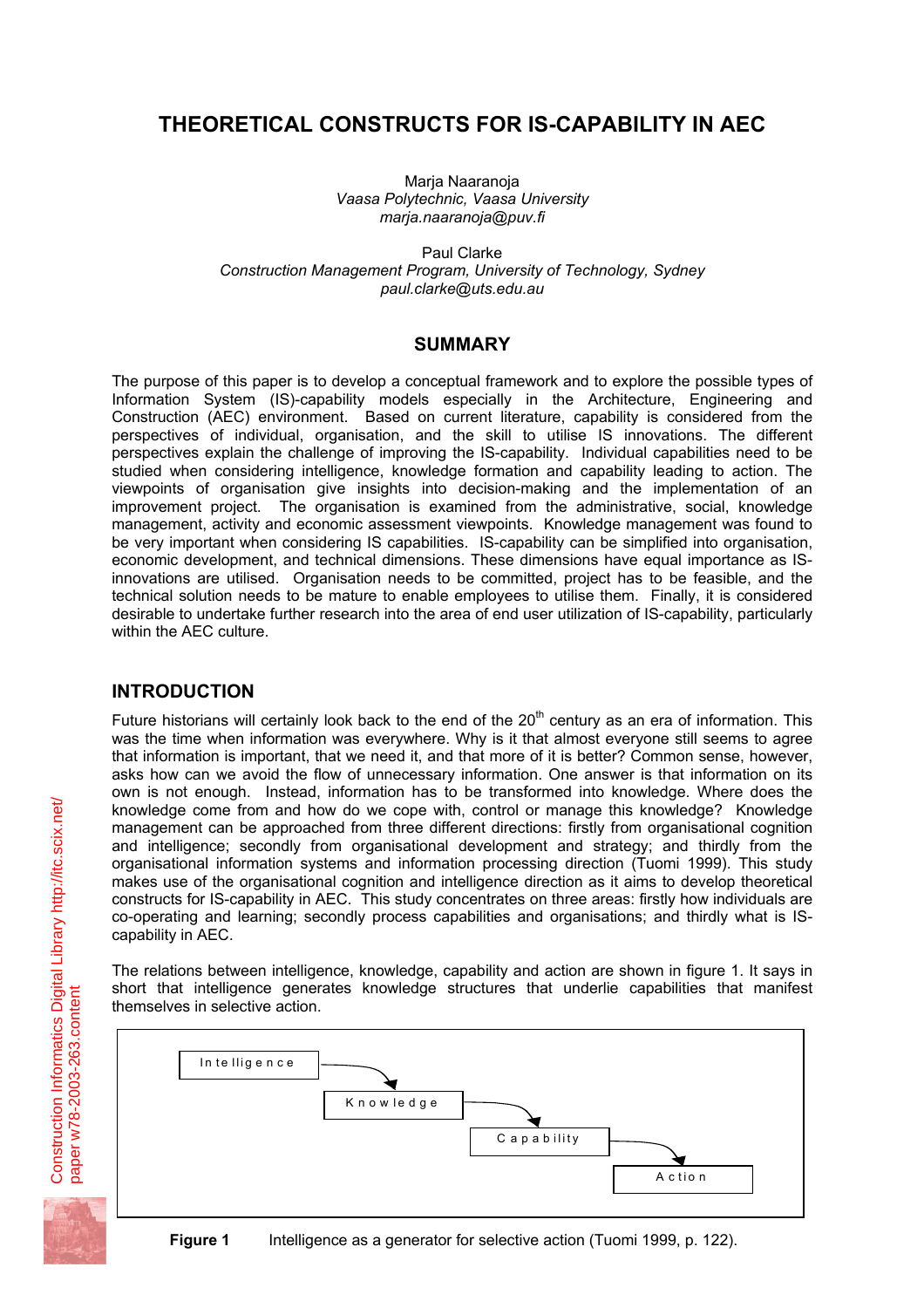## **PROCESS CAPABILITIES AND THE INDIVIDUAL**

During recent years, researchers have been studying learning organisations. The subject that learns is human but not in isolation. The subject is a human-in-society. This means that in practise individuals can use training, experience, habit formations, skill acquisition of the environment and society as sources of knowledge and develop his/her own capabilities more rapidly than he/she could do alone through experience, conceptual thinking and imagination. Interaction of intelligent individuals will result in the development of knowledge that may form the basis of capability ultimately manifesting itself in action.

The study of human knowledge is as old as human history itself and has been central to the study of philosophy and epistemology since the Greek period. When considering intelligence, knowledge formation and capability leading to action, from the perspective of the individual as a learning organism, a theoretical investigation of the development of individual capabilities will be presented. Initially, definition of some terms should be undertaken.

Intelligence is considered an innate aptitude to understand. The Platonist model theorised that it was natural to the human intellect, always engaged as it is in determining under what former headings it shall catalogue any new object. Piaget purported that the child constructs, during the course of development, an individual understanding of the real world and said that, "…intelligence is interactionist in essence" (Turner 1984 pp. 7), however, this Piagetian model ignored the influence of social aspects on cognitive development. Bergson stated "…that the young child understands immediately things that the animal will never understand, and that in this sense intelligence, like instinct, is an inherited function, therefore an innate one" (Bergson 1960 pp. 155). Comparative psychologists purport "…that the more an animal is intelligent, the more it tends to reflect on the actions by which it makes use of things, and thus to approximate to man" (Bergson 1960 pp.197). Knowledge is taken to mean comprehension of a subject whilst capability is taken to be the ability or competence in a subject and finally action is taken as a deed or motion. The Piagetian model linked knowledge to development and stated that for an individual "to know" required the construction of a cognitive structure (Turner 1984). Knowledge is considered to be a competitive resource by Nonaka and Takeuchi, who purport that knowledge creation generates competitive advantage (Nonaka & Takeuchi, 1995 pp. 6). The three characteristics of knowledge creation elucidated by Nonaka and Takeuchi are: firstly, to express the inexpressible; secondly, to disseminate knowledge; and thirdly, that new knowledge is born in the midst of ambiguity and redundancy (Nonaka & Takeuchi, 1995 pp. 12).

One commonly accepted definition of learning is a relatively persistent change in an individual's possible behaviour due to experience. Historically behaviourist-learning models have focused on associative or classical and instrumental or operant learning theories. It is purported by classical conditioning theorists, such as Pavlov, that people are conditioned to respond. Instrumental operant learning theorists, such as Skinner, purported that people learn by trial and error, and that our behaviour is moulded by reward and punishment. Activity theorists, such as Vygotsky, purport that activity theory is a thoroughgoing object relations theory and that the transformation of interpersonal experience into intrapersonal thought processes is the root of all that is specifically human in human psychology. Vygotsky reportedly said "What the child does with an adult today, she will do on her own tomorrow" (Engeström, et. al. 1990 pp. 413). The cultural theory of human nature, within the framework of activity theory, came to prominence during the 1980's under the banner of cultural psychology and is defined as that branch of inquiry that delves into the contextual behaviour of psychological processes (Engeström, et. al. 1990 pp. 87). The inclusion of the interaction between the individual and society provided the impetus for further research into the way individuals learn in society. Social learning theorists, such as Albert Bandura, emphasized internal mental states, such as expectancies, and considered vicarious learning and modelling to be important to the learning process. Foster claimed that cultural reproduction and the transmission of knowledge is related to order, control, stability and change in society, these being the fundamental problems in sociology (Foster 1981 pp. 340). "…teaching children individually need not only accelerate cultural pluralism; it can also strengthen respect for disciplined thought and inquiry and sensitiveness to humane values, and these should act as a counterpoise to social division" (Bassett 1978 pp. 270). A comparison could be drawn between society as a whole and the work environment or more specifically the work environment within the AEC culture. Learning may be driven by either traditional means or by the experience of the individual in society. "Educators may wish to assist individuals to assess for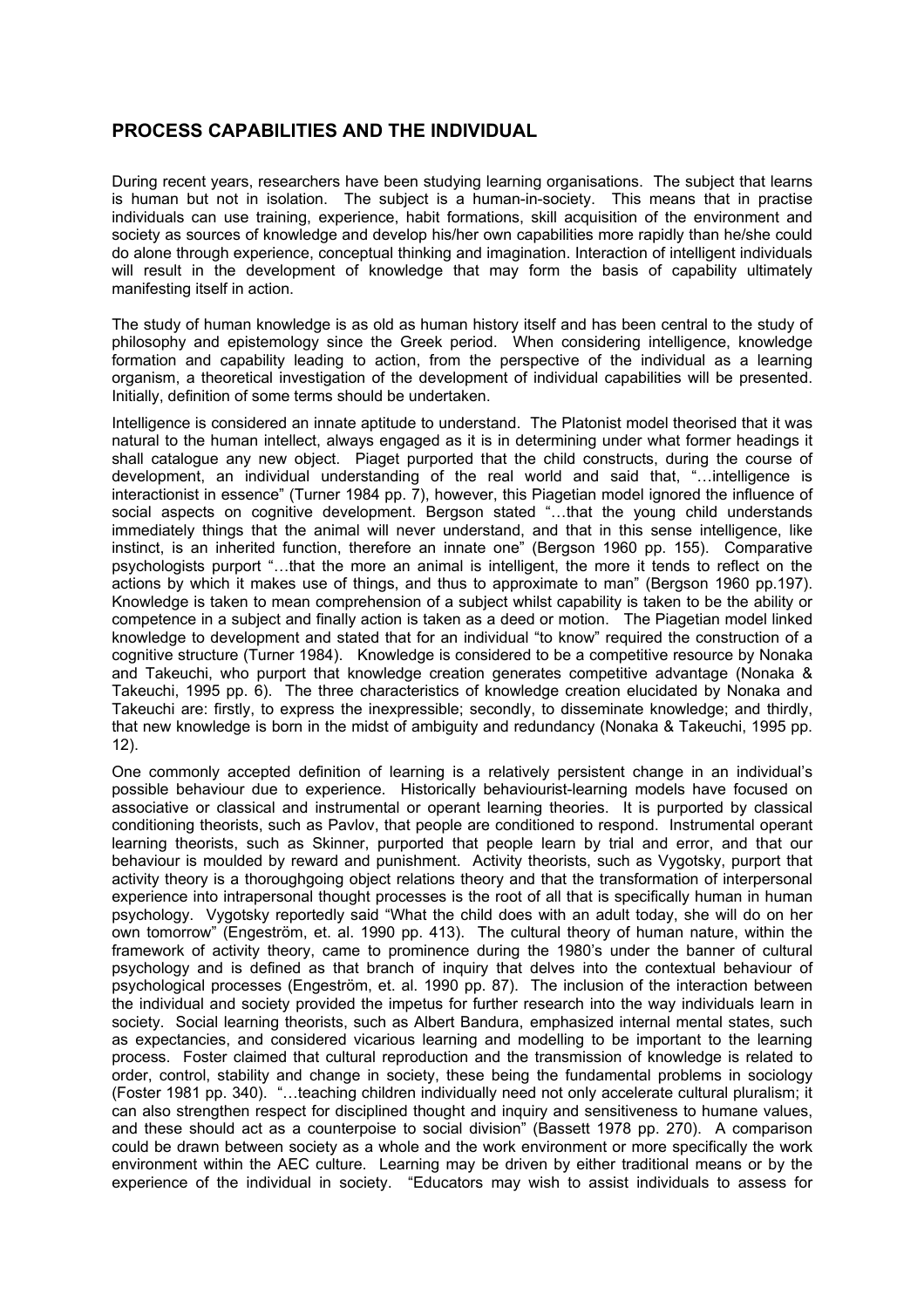themselves how they are using their cognitive processes at any one time so as to plan what their next move should be. By these means learners can become involved in the process of their own learning" (Turner 1984 pp.155). Innovative learning theorists, in their view of knowledge creation, emphasise the importance of critical questioning and rejection of the accepted wisdom as a triggering action to innovative learning (Engeström, et. al. 1990 pp. 397) More recently learning theories have emphasized the role of cognitive processes in learning. Zeus and Skiffington assert that our learning process is influenced not only by environment but also by mental events, mental representations, our beliefs, expectations, emotions and intentions (Zeus & Skiffington, 2000). Constructivist learning principles or narrative therapy is seen as a problem-dissolving system and a means of rewriting a person's story and biography and utilises both the traditional learning techniques and interaction of the learner in society. It purports that the learner is always an active organism, not just responding to stimuli but engaging with them in an attempt to make sense of their world and in so doing generate knowledge internally, not just from external sources. Since the most recent learning theories emphasize the role of cognitive processes in the learning process and include mental events, mental representations, people's beliefs, expectations, emotions and intentions as influencing factors to change it is considered that learning is a manner of acquiring knowledge, utilising the cognitive approach. Accordingly, it is considered that a cognitive intervention approach would involve application of the latest learning theories. These theories should be learner focused and emphasize learner ownership, to maximise the acquisition of knowledge generally and in particular within the work environment.Cognitive intervention in the form of solution focused therapy, or coaching, is said by Zeus & Skiffington (2000) to be essentially a conversation; it is about learning, a process more about asking the right questions than providing answers. Being a coach is about change and transformation. It is about fostering human beings' ability to grow, to alter maladaptive behaviours and to generate new, adaptive and successful actions. Coaching is about facilitating the person's ability to reinvent themselves, – creating new stories, new identities and new futures. It recognises that the self is not a fixed entity, but is fluid and always in a state of becoming. Coaching is a process, where the process is equally important when compared to the ultimate goal.

The learner is always seen as an active organism, not just responding to stimuli, but seeking them out and engaging and grappling with them in order to make sense of the world. Knowledge is generated internally, not just from external sources. Barnard maintained that knowledge consists of two parts, firstly, logical, linguistic content and secondly, behavioural, non-linguistic content (Nonaka & Takeuchi, 1995 pp. 36-37). Nonaka emphasises that new knowledge always starts with the individual and is transformed into organisational knowledge (Nonaka & Takeuchi, 1995 pp. 13). The difficulty may lie in individual's ability to generalise newly acquired knowledge in relation to the more broad ideals of society. This should be the focus of future research. That is, investigators must examine the IS capability models being utilised by end users, particularly in the AEC culture together with how the solution-focused approach utilised at an individual level can be applied in the workplace and particularly within the AEC culture.

## **PROCESS CAPABILITIES AND THE ORGANISATION**

Sarshar (et al. 1999) pointed out that information technology (IT) and other enablers need to fit within a business context of process improvement. They developed a framework of Standardised Process Improvement for Construction Enterprises (SPICE) to support the construction companies in improving their processes. The aim of SPICE is to reveal the maturity level of the process in the construction company and describe the next maturity level. SPICE describes the major process characteristics of an organisation at each maturity level, without prescribing the means for getting there. The key processes need to be demonstrated with the five process-capability features:

- (1) Commitment to perform this typically involves establishing organisational policies. Some require organisational sponsors or leaders.
- (2) Ability to perform this describes the preconditions (adequate resources, appropriate organisational structure and training) that must exist to implement the process completely.
- (3) Activities performed describes the activities, roles and procedures necessary to implement processes. It typically involves establishing plans and procedures, performing the work, tracking it, and taking corrective actions
- (4) Analysis and evaluations describes the basic evaluation practises that are necessary to determine the status of a process. In other words controlling and improving the process.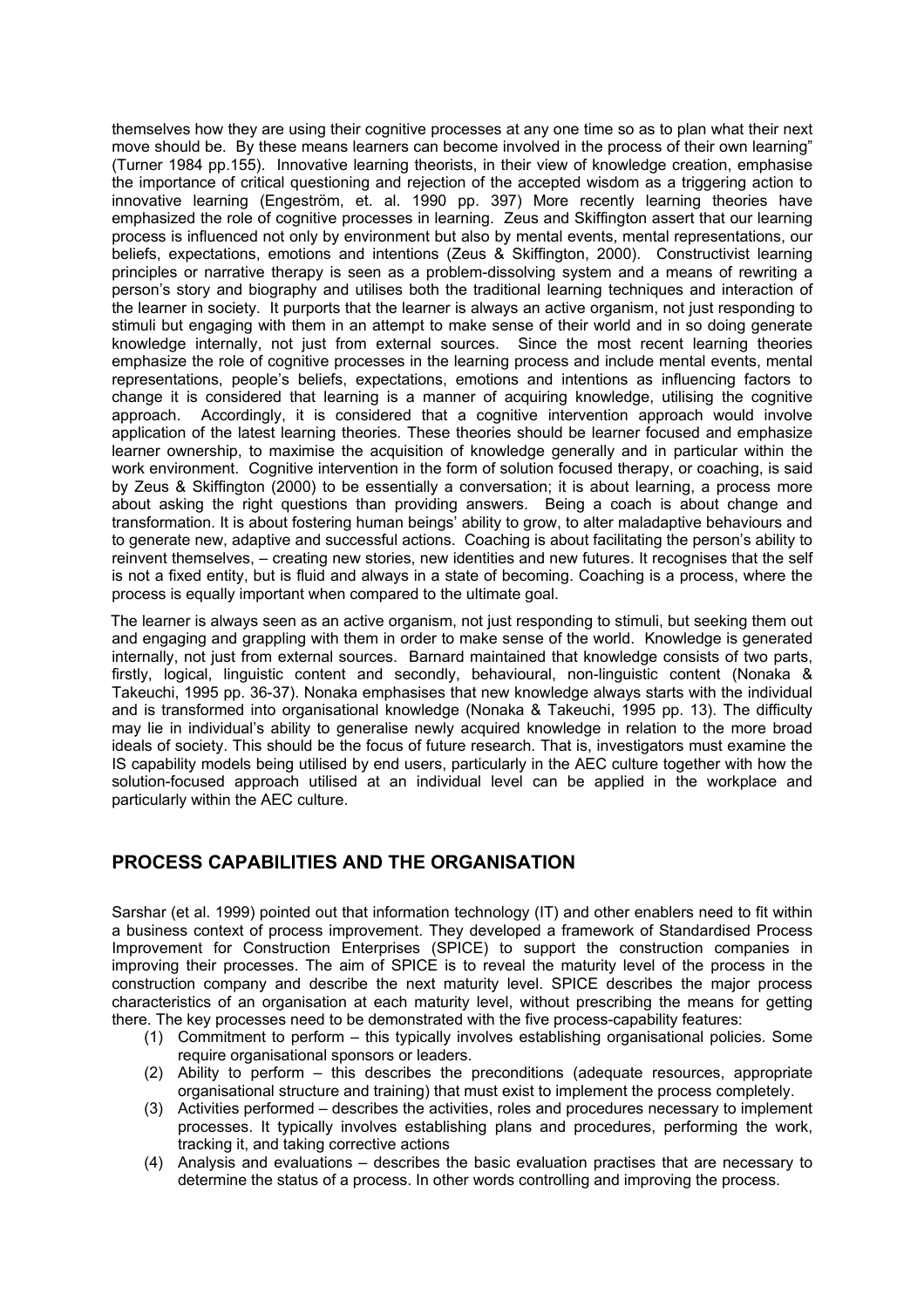(5) Verifying implementation – this verifies that the activities are performed as planned. (Sarshar et al 1999b, p. 382)

| <b>Process</b><br>capability<br>features in<br><b>SPICE</b><br>(Sarshar et<br>al.1999, p. 382)                                                    | <b>Features in</b><br><b>TIMI-</b><br>barometer<br>(Enkovaara et al.<br>1998)                                                                | <b>Views in</b><br><b>Organisations</b>                                                                                                                                                                     | <b>Individual</b><br>capability<br>(e.g. Knowles<br>1980, Otala 1993,<br>Venkula 1988,<br>Peltonen et al.<br>1994)                                                                                                    | Knowledge<br>capital<br>(Tuomi 1999)                                                                                                                          |
|---------------------------------------------------------------------------------------------------------------------------------------------------|----------------------------------------------------------------------------------------------------------------------------------------------|-------------------------------------------------------------------------------------------------------------------------------------------------------------------------------------------------------------|-----------------------------------------------------------------------------------------------------------------------------------------------------------------------------------------------------------------------|---------------------------------------------------------------------------------------------------------------------------------------------------------------|
| Commitment to<br>perform<br>organisational<br>policies<br>sponsors or leaders                                                                     | IT-Management<br>commitment<br><b>IT</b> strategies<br>IT as a success<br>factor                                                             | Administrative<br>Commitment and<br>control<br>design of strategy<br>and structure<br>effective distribution<br>of labour<br>information<br>processing                                                      | Commitment to<br>perform<br>own responsibility<br>manager's support                                                                                                                                                   |                                                                                                                                                               |
| Ability to perform<br>resources<br>organisational<br>structure<br>training                                                                        | IT skills<br>Motivation<br>Infrastructure<br>Used software<br>Structured<br>information<br>paper format or<br>digital format or<br>meta data | Social<br>communication and<br>collaboration<br>power<br>trust<br>institutions<br>$\overline{a}$<br>organisational<br>culture<br>Economical<br>resources<br>network of value<br>creation and<br>transaction | Competence<br>-knowledge<br>tacit/focal/explicit<br>-understanding<br>-technical skill<br>-communication<br>skills & contacts to<br>experts<br>-attitude<br>-values<br>-interest<br>Situation in the<br>personal life | Human capital<br>- competence<br>- attitude<br>intellectual agility<br>Structural capital<br>internal structure<br>renewal capability<br>- external structure |
| <b>Activities</b><br>performed<br>establishing plans<br>and procedures<br>work performance<br>tracking work<br>corrective actions as<br>necessary | Processes<br>core processes<br>quality<br>customer view<br>IT in processes<br>Effect of IT                                                   | Activity<br>business process<br>work process<br>task co-ordination<br>and scheduling                                                                                                                        | Experiences<br>of mistakes and<br>success<br>Learning capacity<br>personal capacity<br>orientation type of<br>personality<br>meaningfulness of<br>the situation<br>energy and methods                                 |                                                                                                                                                               |
| Analysis and<br>evaluations<br>evaluation of the<br>status of the<br>process<br>controlling and<br>improving the<br>processes                     | <b>Evaluated benefits</b><br>customer<br>satisfaction<br>time<br>quality<br>cost<br>co-operation<br>motivation                               | Economical<br>assessments<br>business system<br>company in<br>$\overline{\phantom{0}}$<br>competition<br>network of value<br>creation and<br>transaction                                                    |                                                                                                                                                                                                                       |                                                                                                                                                               |
| Verifying<br>implementation<br>are activities<br>performed as<br>processes describe<br>review of<br>management<br>quality assurance               |                                                                                                                                              | global environment                                                                                                                                                                                          | Ability to verify the<br>success                                                                                                                                                                                      |                                                                                                                                                               |

**Table 1** Features in capability studies. (Naaranoja 2001)

Table 1 compares the features of process capability of SPICE to those of IT capability in TIMI barometer and individual capabilities and views in organisation. The study shows that in the main approaches the organisational views are found. The main views are administrative, social, economical, activity, and economical assessment. The TIMI features were created to assess the maturity of the IT utilisation in the company.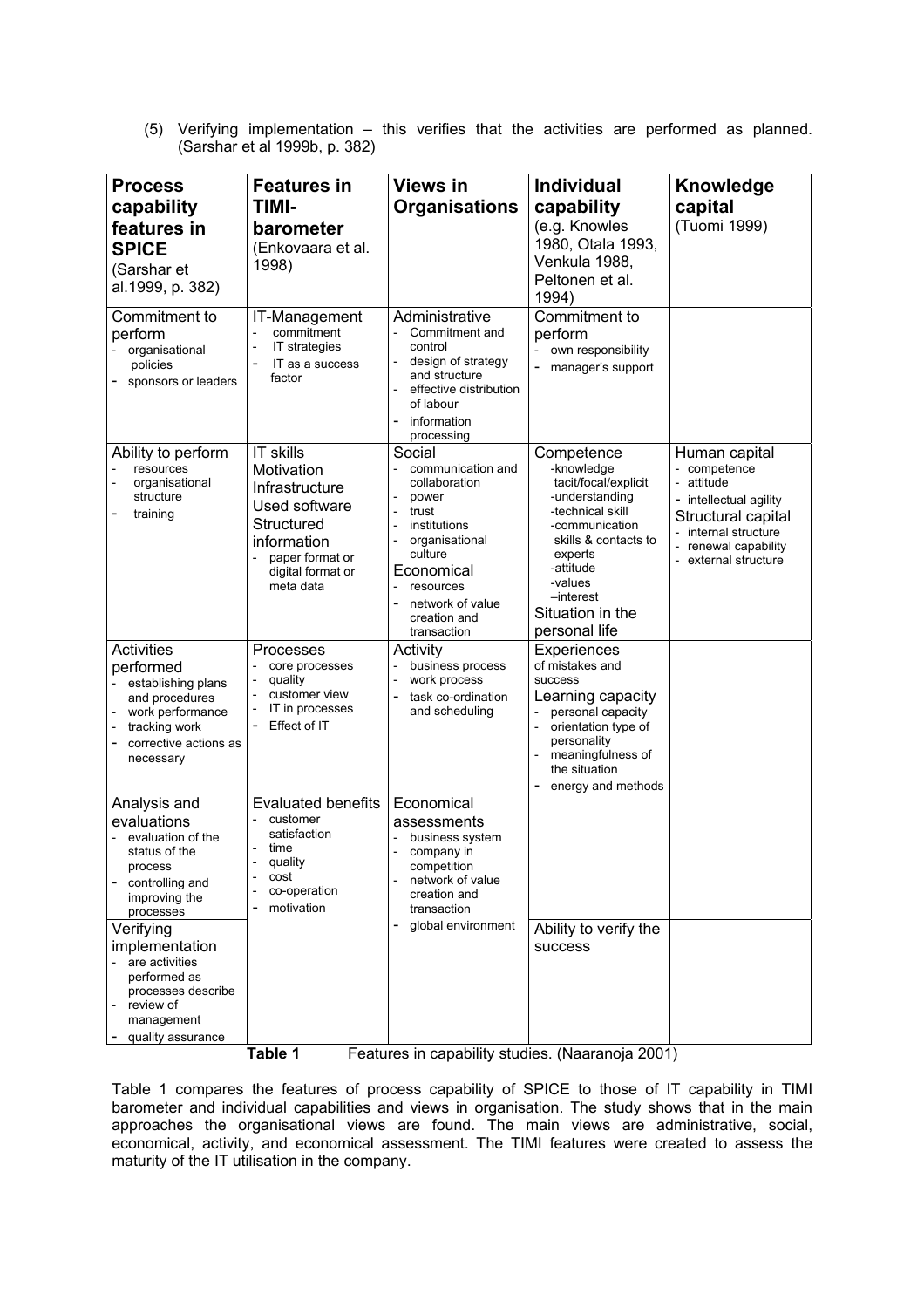We can distinguish several foci and levels of analysis in organisational analysis. When focal actor is the owner, the organisation is seen as an economic entity that exists to make profit. When the focal actor is top management we discuss decision-making, goal setting, command and control structures, information flows, and organisational renewal. When the focal actor is a collective of workers, organisational processes, division of labour, co-ordination of activities, communication networks, institutions, commitments and culture look prominent. When discussing the organisation as such, the organisational structure, cybernetic input-output models, and interorganisational models emerge as natural issues that need to be studied. Rosenböjer (1998) studied development of ability and willingness to organise resource mixes for productive actions in three levels: the firm, relationship and network. He found financial, physical, human, technological, reputation and organisational resources in this development. Although, his study focused on distribution in the fine paper sector in the United Kingdom, the idea of analysing capability development in levels is usable. In addition, the importance of reputation needs to be remembered as process is improved.

Within organisation, we have several perspectives in knowledge. Firstly, knowledge can be seen as an accumulated *resource* that underlies capabilities. Knowledge makes some types of performance possible. The accumulated possibilities for action we can call competencies (Tuomi 1999, p. 294). Secondly, knowledge can be viewed as a structure that *constrains* activity, and that makes some actions effective. Thirdly, knowledge can be viewed as a *product.* As a product, knowledge can change existing constraints for actions, and lead to development. In the extant literature on knowledge management, the focus has been often on the resource perspective. However, at the same time the knowledge has also been viewed as a product. Therefore, it has been assumed that a design or a document can be valuable as such, without considering the activity in which this value is realised. Often two types of knowledge resources have been distinguished: human capital and structural capital. The idea has been, for example, that human competencies " walk out every night" and whereas structural capital "stays in the company. In economical terms it has been considered that human capital can only be rented, whereas structural capital can be owned by the company (Tuomi 1999).

The analysis presented in table 1 emphasise the importance of studying the capabilities in order to understand how the capabilities of an organisation influence on those of an individual. It is also important to study how the human capital can be "saved" in the organisation by IS that recreates the knowledge. The features of capability are complex but we can simplify them in four different dimensions: commitment, ability to perform, the processes of the activity, and ability to evaluate the activity. It is most important to learn from the past projects. This can mean, for example, saving the assessment results of the process in the project databank in order to remember the lessons learned.

## **IS-CAPABILITY**

Naaranoja (2001) traced IS-capability from the features of SPICE, TIMI, and views in organisations, individual capabilities, and knowledge capital. IS-capabilities in FM are proposed to have three main dimensions (table 2):

- economic development
- organisation
- technical.

This view is believed to help in assessing quickly the capabilities of the company and its co-operators in AEC network. The dimensions are not independent since the information system may help the organisation to improve its other capabilities. Economic development affects the possibilities to improve information systems. However, the dimensions may be studied in separation.

The economic development aspect is understood here in a rather broad way. The scope is: how well the economical aspects like the strategies support the use of innovations. The financial and other resources are an important factor. It is important to be able to fit IT within a business context of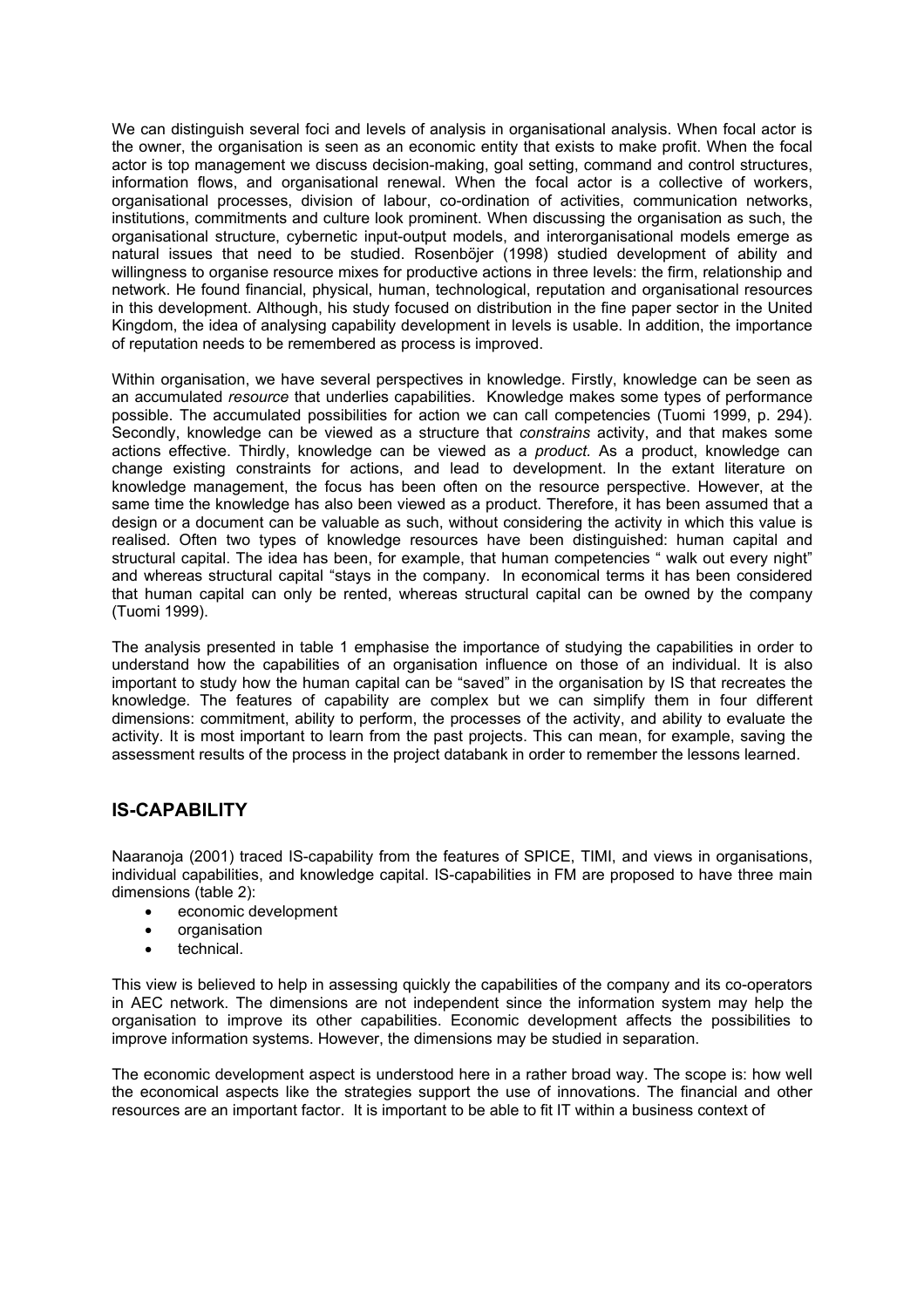| <b>IS-CAPABILITY IN A COMPANY</b>                               |                                                                                                                                                                                                                                                                                                                                                                                    |  |  |  |
|-----------------------------------------------------------------|------------------------------------------------------------------------------------------------------------------------------------------------------------------------------------------------------------------------------------------------------------------------------------------------------------------------------------------------------------------------------------|--|--|--|
| <b>ECONOMIC DEVELOPMENT</b>                                     |                                                                                                                                                                                                                                                                                                                                                                                    |  |  |  |
| Processes                                                       | Quality of processes<br>Evaluation of processes<br>Improvement plans and priorities                                                                                                                                                                                                                                                                                                |  |  |  |
| <b>Strategies</b>                                               | Business strategy (where and why)<br>IS-strategy (what is required)<br>IT-strategy (how can it be delivered)                                                                                                                                                                                                                                                                       |  |  |  |
| <b>Economical situation</b>                                     | Ability to invest<br>Ability to carry the risks                                                                                                                                                                                                                                                                                                                                    |  |  |  |
| Customers and                                                   | Requirements of the customers                                                                                                                                                                                                                                                                                                                                                      |  |  |  |
| Suppliers                                                       | Types of customers                                                                                                                                                                                                                                                                                                                                                                 |  |  |  |
|                                                                 | Collaboration with suppliers                                                                                                                                                                                                                                                                                                                                                       |  |  |  |
| <b>ORGANISATION</b>                                             |                                                                                                                                                                                                                                                                                                                                                                                    |  |  |  |
| Knowledge capital<br>Commitment                                 | Human capital<br>- competence<br>- attitude<br>- intellectual agility<br>Structural capital<br>- internal structure<br>- renewal capability<br>external structure<br>Institutional factors<br>attitude of the business field<br>attitudes in the human network<br>Administrative factors<br>communication and collaboration<br>power/trust<br>institutions /organisational culture |  |  |  |
| <b>TECHNICAL</b>                                                |                                                                                                                                                                                                                                                                                                                                                                                    |  |  |  |
| <b>Current IS infrastructure</b>                                | Age of computers, local network, Email, Internet,<br>shared databases, windows environment, etc.                                                                                                                                                                                                                                                                                   |  |  |  |
| <b>Current IS software</b>                                      | Used software: bookkeeping integrated or not with<br>operative and/or service tools?                                                                                                                                                                                                                                                                                               |  |  |  |
| Current data structure                                          | Form of data paper documents/digital /shared<br>databases used by staff; customers; collaborators                                                                                                                                                                                                                                                                                  |  |  |  |
| Benefits and costs of the current<br><b>IS</b>                  | Does IS help to make good decisions?<br>Efficiency<br>Effectiveness<br>Performance                                                                                                                                                                                                                                                                                                 |  |  |  |
| Ability to assess: possibilities and<br>risks of IS-innovations | Improvement capabilities<br>Is it possible to make a big technology jump?                                                                                                                                                                                                                                                                                                          |  |  |  |

**Table 2** IS-capability in a company.

process improvement. Based on these factors the company needs to be able to create a priority list how IS can be improved.

The capability of the organisation is related to features like commitment and ability to perform (compare process capability). Commitment to perform can be described by *administrative and institutional factors*. Administrative means here the ability of the organisation to distribute labour to the development task given and commitment and control habits of the organisation. Institutional factors are communication and collaboration skills, power, trust, institutional factors and organisational culture. *Knowledge capital* describes the ability to perform a feature in the organisation. Knowledge capital is the sum of human and structural capital. Human capital is the sum of competence, attitude and intellectual agility. Structural capital is the sum of internal structure, renewal capability and external structure (Tuomi 1999).

The technical aspect aims to describe which kind of factors enables the use of IT-innovation in a company. There is studied what kind of benefits are gained in organisations nowadays by using IS, for example, how does IS improve decision-making. Experiences help the company to specify what is needed and how the new IT should work. Especially, the ability to tell the software vendors the needs and wishes of the company are important when selecting a new system.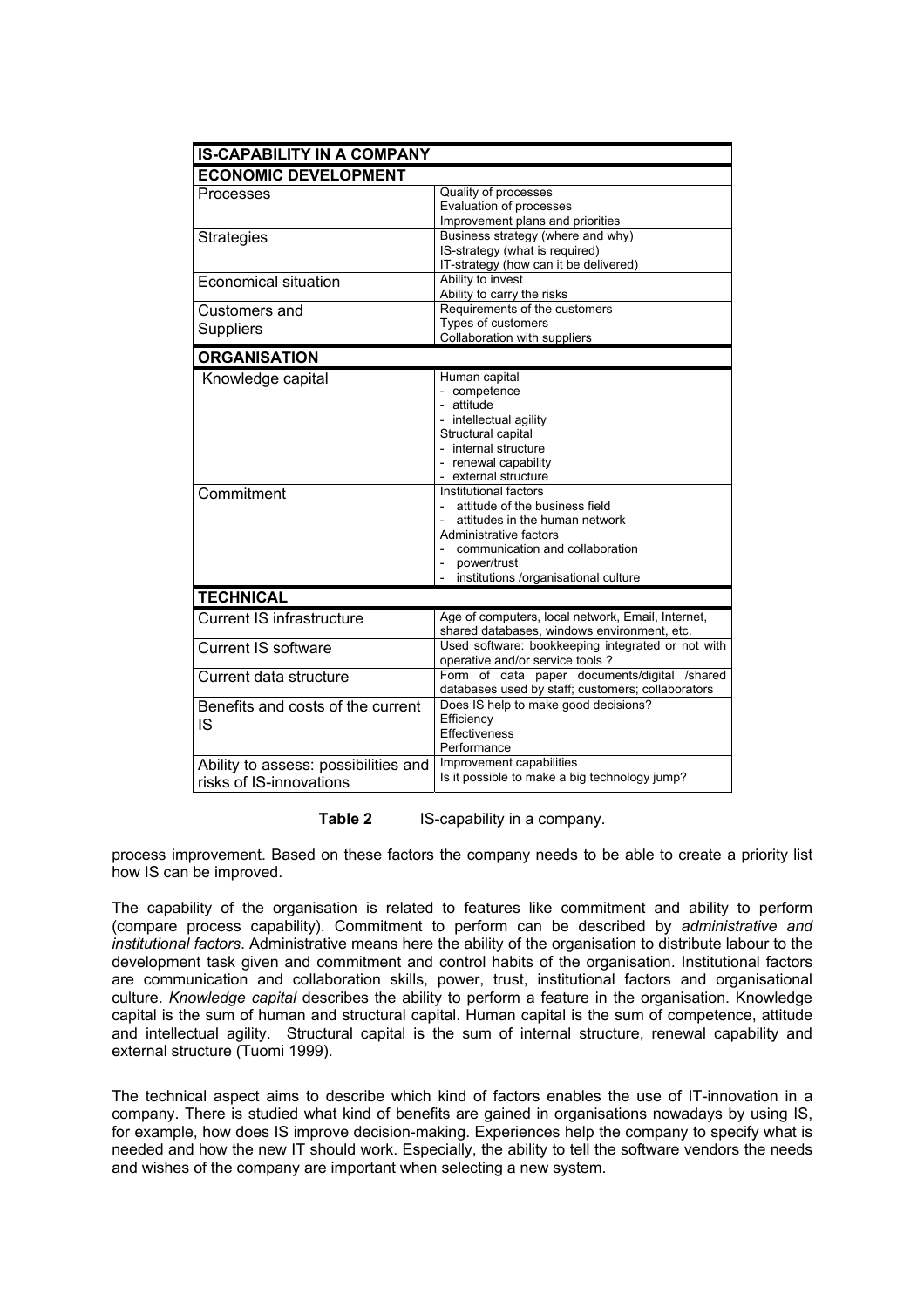Evidence is found that the level of domination of these dimensions varies in organisations affecting the IS-utilisation. For instance, if the organisation dimension of IS-capability dominates the utilisation, the benefits of IS may remain moderate though the organisation tests and uses several different kinds of IS. If the organisation stresses the benefits of the IS-innovation and do not ensure the utilisation skills of the organisation, the managers may have difficulties with the motivation of their employees. This type of challenge can be seen as the employees have difficulties to find time to learn to use the IS. The companies do not measure IS benefits, although companies say that they distinctly benefit from the IS-utilisation. The technical dimension of the IS capability cannot dominate either the utilisation since nobody can fully know the possibilities, since the IS develop so fast. The companies also assert it difficult to follow the technical development and keep their systems updated. (Naaranoja 2001)

The needs of the company have to give direction to the IS-strategy. However, it is important to gather the technical capability by utilising IT and studying IS-possibilities. Though IT-skilled individuals have an important role, it is even more important that all the employees want to learn from each other and skilled people are utilised to a maximum in this process. The question is not who is better but how to hasten the learning and create a positive attitude towards ongoing change.

## **CONCLUSIONS**

This theoretical paper describes IS-capabilities of individuals and organisations in general and in particular within the AEC environment. The paper points out that the capability development should happen at the individual, company and network level. It is considered that organisations operating within the AEC environment would benefit by initially determining precisely what the requirements to support their processes are. One methodology that could possibly be utilised to achieve this objective is to prompt organisations to write a story about what is considered to be an ideal IS.

IS capability dimensions (economic development, organisation, and technical dimensions) need to be improved even-handed since the optimal benefits of IS require knowledge of the business, capable organisation, and sound IS. If one of the dimensions is dominating the development project the results of the pilot may be successful but the wider community may, however, have difficulties in utilising the results.

It is considered that the focus of future research should be in studying:

- individual's ability to generalise newly acquired knowledge in relation to the more broad ideals of society, in general, and the AEC culture, in particular.
- organisation's ability to select the IS tools that become economically feasible and that the individuals are motivated to utilise.
- what different types of IS-capabilities in AEC may exist and their connections with the success of utilisation of IS.
- what kind of variation is likely to be present in different kinds of facility management (FM) companies.
- the linkage between the formation of IS-implementation teams and implementation success. For example, what role the team plays in the economic development dimension of IScapability. How is the project team formed? Is the project team able to affect the overall capability? How do they affect it?

If the research was undertaken in these areas it is anticipated that IS capability would have increased potential for improvement providing further potential for increasing individual job satisfaction and ultimately leading to increases in productivity, especially within the AEC environment